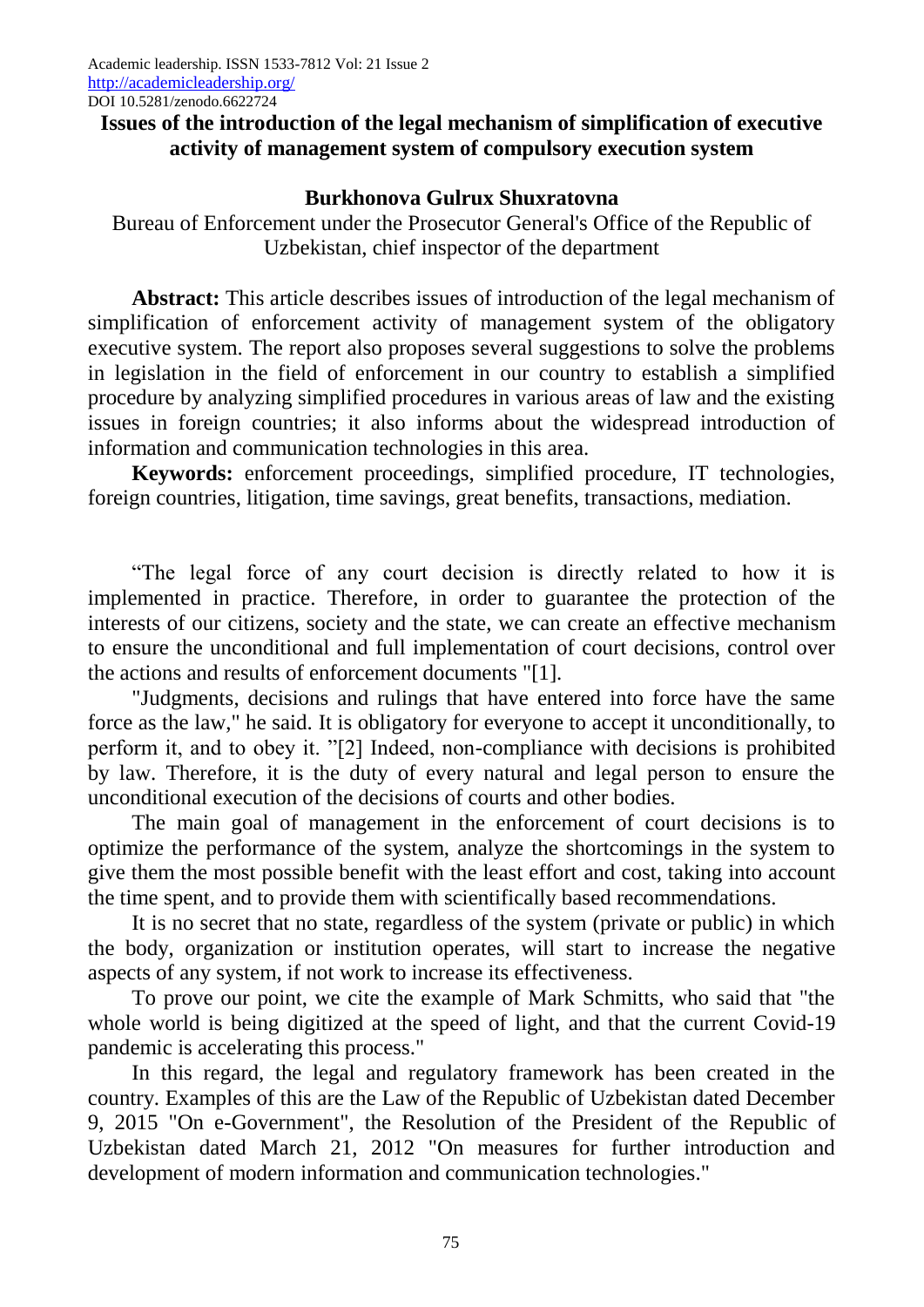As the President of the Republic of Uzbekistan said, "for all of us, the acquisition of modern knowledge, true enlightenment and high culture must become a vital necessity, in order to achieve development, we need to acquire digital knowledge and modern information technologies, which will allow us to take the shortest path to growth, because today in the world, information technology is penetrating deep into all areas "[4].

Indeed, we live in a violent information age, with the rapid development of information technology and telecommunications, leading to dramatic positive changes in the life of society and the state, bringing human development to new stages.

In accordance with the Decree of the President of the Republic of Uzbekistan dated November 24, 2020 No PF-6118 "On measures to further improve the system of execution of court documents and documents of other organizations", the introduction of a simplified institute of compulsory enforcement without affecting the property of citizens (except for cash) and without the application of legal sanctions and sanctions against them.

Institute of Simplified Enforcement Proceedings represents a mechanism that provides for the widespread use of IT technologies. After all, today the use of IT technologies is an integral part of our modern life.

As a proof of our opinion, we refer to the description of KL Branovitsky in this regard: "The introduction of information technology will allow to form a system of organizational and legal relations within the executive system, as well as more effective relations between the court, bailiffs and participants in the process, accelerate the circulation of the judiciary, executive authorities and increase the transparency of the executive system" [5].

I.V. Reshetnikova argues that the creation of any model of the simplified procedure should not contradict the goals of any system, as well as the consideration of the case in a simplified procedure means the removal of certain elements from it to a certain extent [6]. After all, any system, whether it is a court or other state body that protects law, has the same goals as protecting the legitimate interests of other individuals, the state and society in the exercise of the rights and freedoms of citizens.

Speaking about the simplified procedure in civil cases, H.A. Kuchkarov divides the proceedings in the simplified procedure into two directions. The first is the establishment of simplified rules for certain categories of cases (less important, without disputes), in contrast to the general rules of procedure, ie the introduction of a special type of litigation, and the second is to eliminate and reduce the obstacles to going to court to protect the violated rights and legitimate interests" [7].

Speaking about the simplified procedure in criminal cases, the lawyer DS Davudova noted the positive aspects of this procedure. According to him, the simplified procedure has the advantages of fast resolution of the case, saving court resources for other important and complex criminal cases [8].

In our opinion, the simplified procedure is, first of all, a mechanism that provides quick, easy and convenient, time-saving for everyone.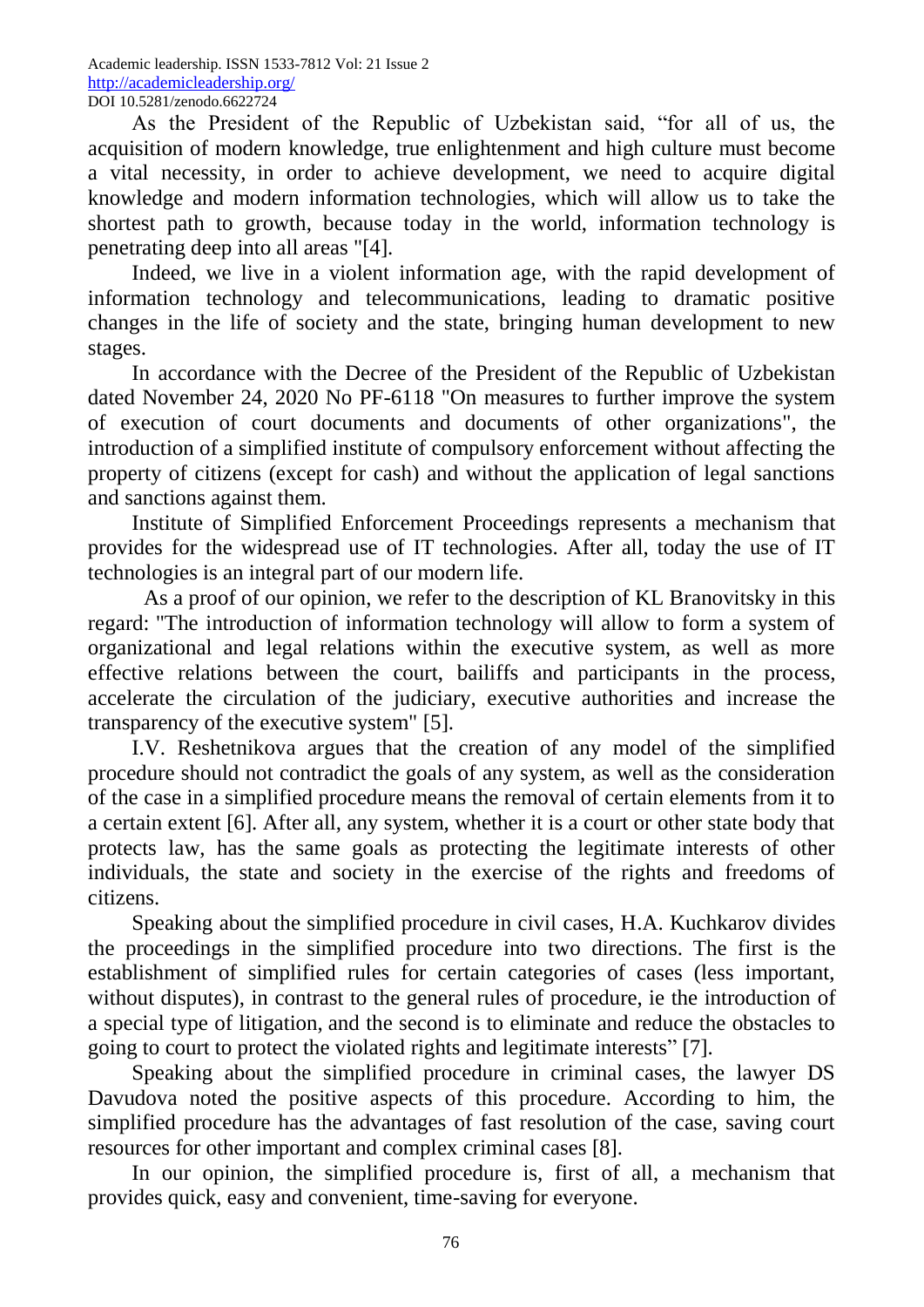Z.A. Papulova said that "simplified paperwork is an accelerated form of paperwork" [9].

At present, the legislation in the field of enforcement in our country does not specify the procedure for simplified procedures.

In some foreign countries, there are several views of this institution as a separate stage.

In particular, in the Russian Federation, work is underway to conduct enforcement proceedings in a simplified manner with the widespread use of information technology. In particular, work is underway to create a service "Digital Enforcement Management". According to him, it is planned to introduce a model of the register of executive documents, to keep the register of executive documents and to keep the executive documents in full electronic form, instead of paper.

The digitalization of enforcement proceedings is seen as an objective necessity, as the number of enforcement documents is growing every year. In particular, the use of digital technologies in enforcement proceedings and the automation of enforcement proceedings have solved two problems: making the enforcement process easier for the parties and optimizing the activities of bailiffs [10].

As part of the Digital Enforcement Service, a database has been created to store and systematize information on incoming and outgoing documents of enforcement proceedings and to fully automate the processes that occur during the activities of bailiffs.

It should be noted that due to the rapid digitalization of enforcement proceedings, the International Union of Bailiffs adopted the Global Code of Digital Enforcement (Всемирный кодекс цифрового исполнения/Global Code of digital Enforcement) at the XXVI World Congress in Dubai in November 2021.

The Code, in turn, aims to establish universal principles that states can incorporate into their national legislation on the use of digital technologies in the enforcement of court decisions and contracts.

As an example of the register of enforcement proceedings, it is envisaged to introduce a simplified mechanism for enforcement of decisions on administrative offenses for violations of traffic rules recorded in the photo and video recording systems of road offenses. "As a rule, this is a fine of no more than 3,000 rubles," said DV Aristov, director of the Federal Bailiffs Service. As a result of simplified enforcement proceedings in the territory of the Russian Federation by 2020, from total of 80 mln. documentaries, 22 million from executive documents were executed [13].

In his research, O.P. Gurev noted that the simplified procedure for enforcement proceedings in the legislation of the Russian Federation is also reflected in the norms providing for the initiation of enforcement proceedings and the recovery of property.

Simultaneously with the submission of the writ of execution for execution in accordance with the provisions of Part 2 of Article 30 of the Law of the Russian Federation "On Enforcement Proceedings" the claimant has the right to submit all the information about the debtor known to him (residence, property and income) as an appendix, which in turn allows the claimant to apply for a decision to initiate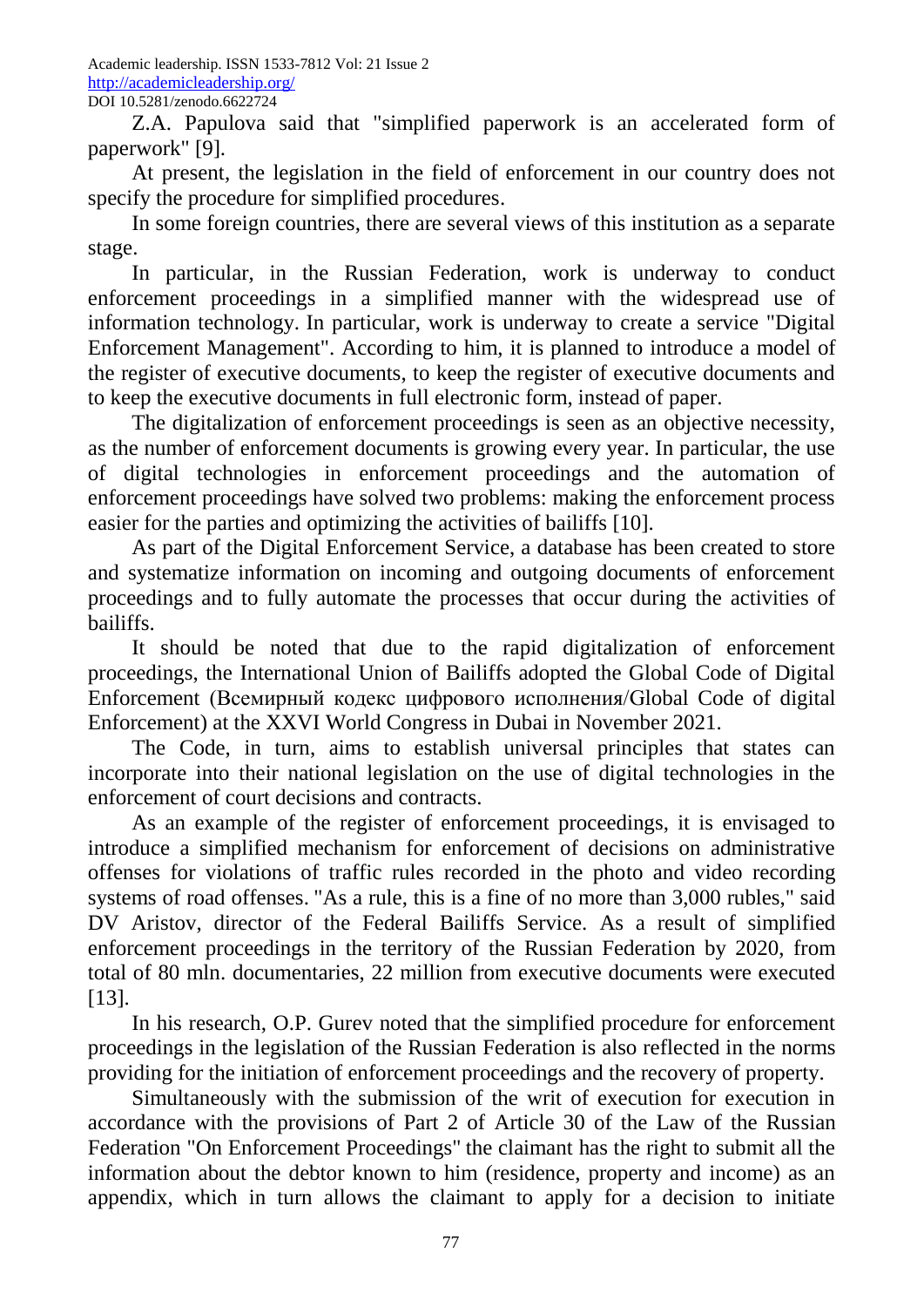enforcement proceedings by applying to the area at his convenience. At the same time, along with the initiation of enforcement proceedings, the bailiff performs actions that require less time and effort, ie enforcement actions, primarily by directing the recovery to the debtor's funds (Article 69, Part 3 of the Law). This, in turn, was interpreted as a manifestation of the simplified procedure of enforcement proceedings.

In addition, in order to obtain information about the debtor's income, the bailiff sends inquiries to various government agencies and organizations (tax authorities or other credit institutions). In this case, the participation of the debtor is not required and his rights are not violated.

In France, innovative reforms have been implemented to improve the traditional activities of bailiffs, including the creation of an electronic program "Credicys", which provides for the introduction of a simplified procedure for debt collection. The program provides for the collection of debts not exceeding five thousand euros. This simplified procedure provides for the collection of unpaid invoices, rent and loans. Alimony collection is not included in this category.

According to this procedure, the debt is collected during the pre-trial period, and the debtor applies to the territorial bailiff, depending on the place of residence. Based on this application, the debtor agrees to sign the contract by confirming the stated arguments or rejects these arguments. A contract shall be signed between the debtor and the claimant with the assistance of the executor only if the claimant does not object to the arguments stated in the application. The conditions set out in the contract must be met within one month. The contract specifies the terms of the debt, the amount and method of payment. In case of non-compliance with the requirements of the contract, the claimant has the right to appeal to the court [13, p-62-63].

A similar simplified procedure has been introduced in Georgia. For information: here the enforcement is carried out by the National Enforcement Bureau.

The simplified procedure is intended to provide an opportunity to effectively resolve disputes related to non-payment of debts. The simplified procedure is carried out on the basis of a specific payment at the request of the claimant. Ten days after the date of filing the application, the debtor has the right to take the following actions. These include: full repayment of the debt, partial payment of the debt if the claim is partially justified, and appeal against the claim if the application denies the claim, submission of an application for a transaction.

Under the agreement, the collector and the debtor can agree on the term of mutual payment, the amount to be paid. They are assisted by specialists - case managers of the National Executive Bureau [15].

The simplified procedure in France and Georgia is reminiscent of the practice of using the mediation procedure in the process of compulsory execution of court documents and documents of other bodies, provided by the national legislation of the Republic of Uzbekistan [16]. In accordance with the requirements of national legislation, the mediation procedure may be applied even after the initiation of enforcement proceedings, in contrast to the requirements of the above-mentioned foreign state. Implementation of the mediation procedure is the basis for the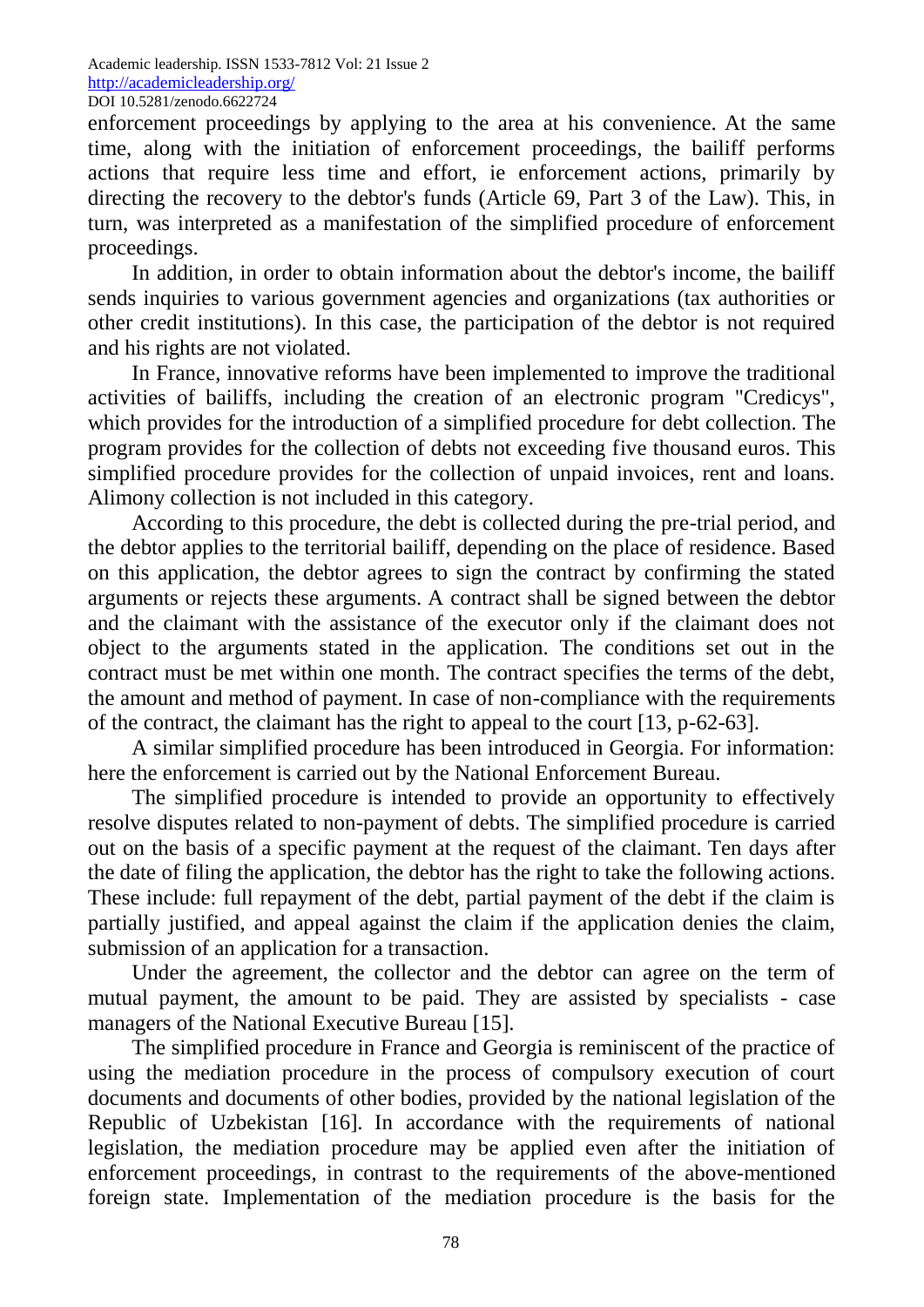suspension of enforcement proceedings for a period not exceeding fifteen days at the request of the claimant.

According to the law [17], the parties and the mediator are the participants in the mediation. Both individuals and legal entities can be parties to mediation.

Failure to reach an agreement between the parties on the subject of enforcement, as well as the refusal of one of the parties to continue mediation, the expiration of the term of their implementation shall be grounds for resumption of enforcement proceedings. In this case, the repetition of the mediation procedure is not allowed.

In the event that an agreement is reached between the parties on the subject of enforcement at any stage of the enforcement proceedings, the state executor shall terminate the enforcement proceedings and the state executor and representatives of other state organizations shall not interfere in the mediation procedure. Mediation is an instrument that can be used as a basis for reconciliation, reconciliation, and the conclusion of a settlement agreement. It involves explaining to the parties that they have "reconciled" or come to a certain agreement during the explanation of their rights and obligations after the enforcement proceedings have been instituted by the state executor. In this case, if the parties reach an agreement, there is no need to apply enforcement actions by the state executor.

In this regard, Z.N. Esanova, acting on the basis of the legislation and practice of foreign countries, the United States, Great Britain, Austria, Finland, provides specific advice (directions) on the resolution of the mediation agreement only ("conciliator"). Expressed the view that their powers could be guaranteed by granting them the status and authority to obtain [18].

Analyzing the existing practice in foreign countries, we consider it expedient to propose the development of the necessary norms for the implementation of some of them in our national legislation, based on the existing problems.

At present, the workload of state executives remains very high. In particular, when the Bureau was established, the state executors the number was doubled (from 1,058 to 2,329). However, the current workload of executors was 315 documents per month (in 2018 - 312 documents), which is 15 times more than the scientifically based norm (19 cases per month according to the norm) [19].

In such working conditions, the failure of state executors to perform their duties in a timely manner has a negative impact on the level of legitimate complaints of citizens and legal entities, as well as the level of recovery of the budget.

In practice, there is also a tendency to impose administrative fines only on a mandatory basis, with most decisions being enforced. This leads to excessive conflicts and social tensions in society between the population and government agencies.

One of the main reasons for this situation is the lack of appropriate infrastructure for the voluntary payment of fines and mandatory payments, which ultimately weakens the culture of voluntary payment of fines and other mandatory payments.

The writ of execution is issued to the claimant or, within five days of the court's entry into force, at the request of the claimant, the writ of execution is sent to the state executor for execution, except in cases where the writ of execution is issued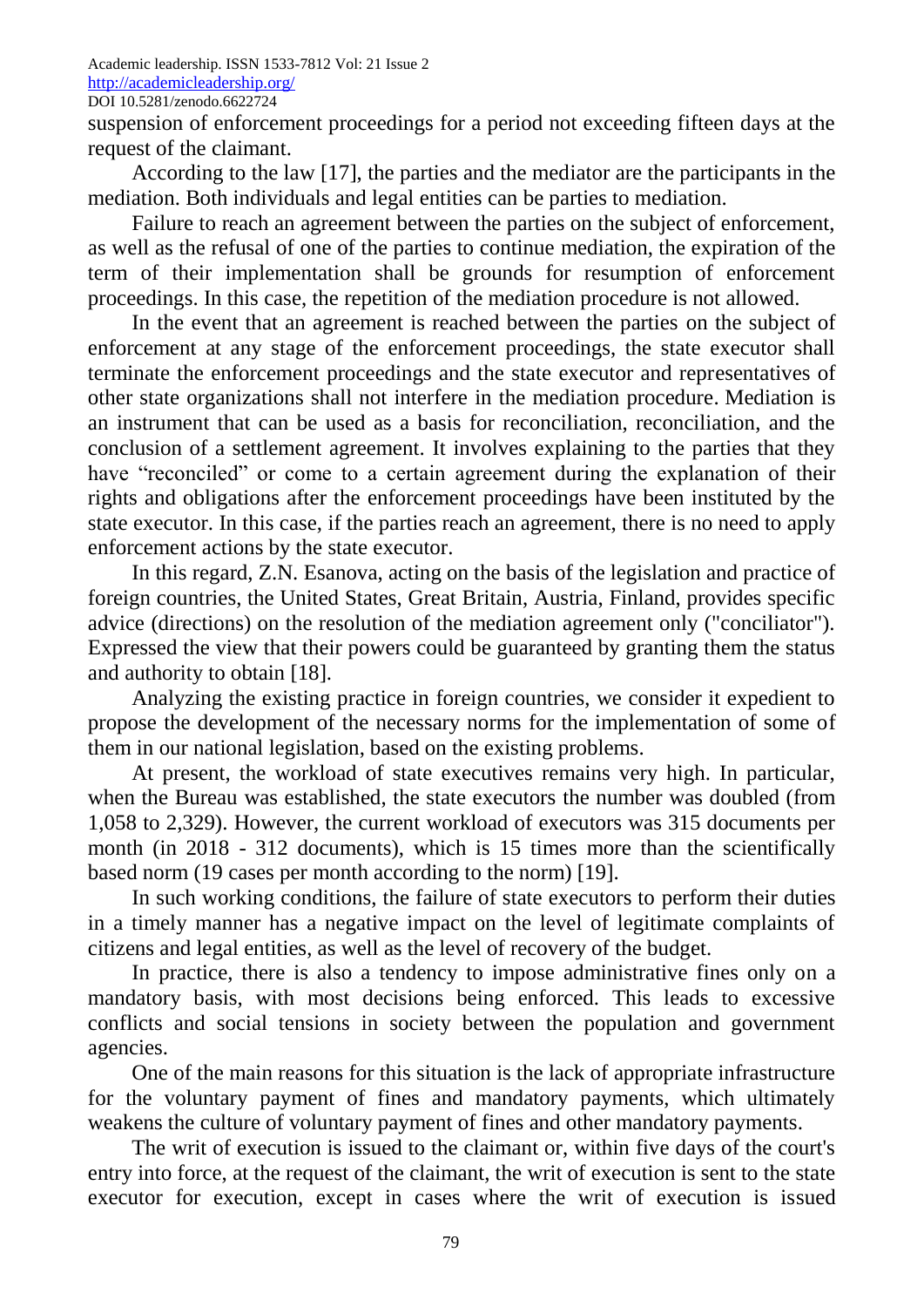immediately upon execution (Code of Civil Procedure of the Republic of Uzbekistan, Article 448 Part 4).

A similar requirement is reflected in the Code of Economic Procedure. In particular, within five days after the entry into force of the court document, the writ of execution is issued to the claimant or, at his request, sent to the state executor for execution.

The writ of execution for recovery of funds to the budget shall be sent to the state bailiff at the place of residence of the debtor within five days after the entry into force of the court document (Article 336).

At the same time, the lack of a differential approach to the execution of enforcement documents according to the type and level of complexity leads to the irrational use of the Bureau's power and means.

In particular, in 2021, 53.3% of individuals in the Office of the Bureau will be administrative documents for the collection of administrative fines, tax debts and state duties.

These small amounts of levies are a major part of the workload of public executors, along with their time spent, which distracts them from important documents that require the application of more complex enforcement measures.

In accordance with the current procedure, state executors carry out an average of 23 types of enforcement actions, including legal enforcement, for each enforcement document, regardless of the amount of its recovery.

The above 3 categories constitute enforcement documents and usually the execution of these enforcement documents does not require complex enforcement actions.

Based on the above, we consider it expedient to introduce a simplified procedure for enforcement proceedings to ensure the execution of executive documents on the collection of administrative fines, tax debts and state duties from individuals.

In this case, it is expedient to introduce a simplified procedure for enforcement proceedings in ensuring the execution of executive documents on the collection of state duties, administrative fines from individuals, tax arrears.

These simplified enforcement actions are carried out by the state executor remotely without going to the place of residence or property of the debtor and without applying legal sanctions through information and communication technologies.

Within one working day from the date of receipt of the writ of execution, the state executor shall send a notice to the debtor on the fulfillment of the requirements of the writ of execution and give five days for voluntary execution. If the debtor voluntarily fails to comply with the requirements of the writ of execution for unjustified reasons, the state executor shall impose enforcement measures on him (direct the recovery to the debtor's bank account or salary and other income) and collect the enforcement fee from the debtor in the prescribed manner.

In accordance with the above, the Republic of Uzbekistan in 2001, it was suggested that a new Chapter 31 be added to the Law on Enforcement of Judicial and Other Bodies' Documents, adopted on 29 August.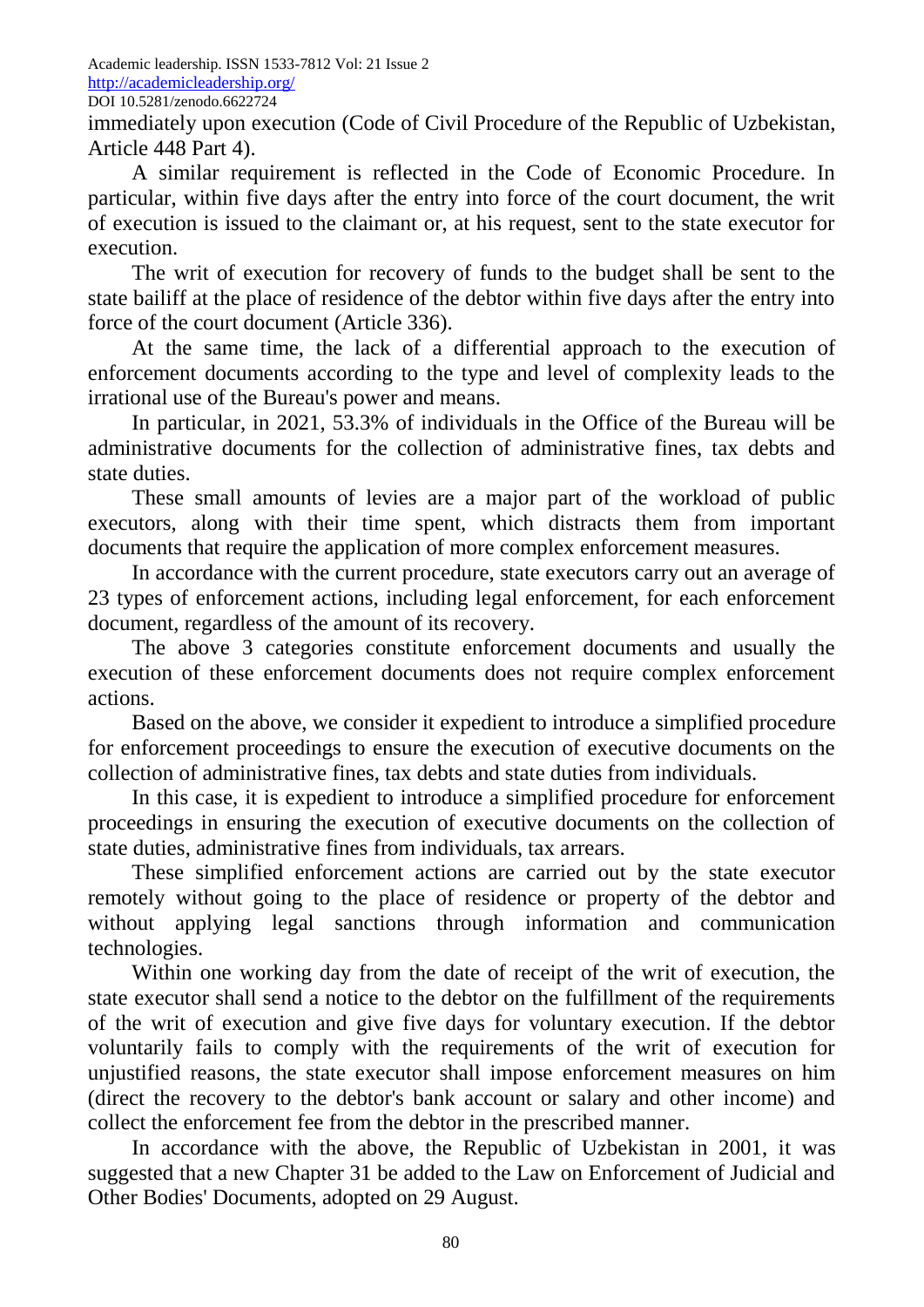## **References**

1. Sh.M.Mirziyoev. We will resolutely continue our path of national development and raise it to a new level. Tashkent - "Uzbekistan". 2017. B-455;

2. B.Mustafaev "Important steps of independence: Towards a legal democratic state". Tashkent. Adolat.2006 y. B-144;

3. Marc SCHMITZ -President of the UIHJ. Cyberjustice, new opportunities for the judicial officer. XXIVth International Congress of the International Union of Judicial Officers Dubai - 22nd to 25th November 2021;

4. Address of the President of the Republic of Uzbekistan to the Oliy Majlis dated 24.01.2020. (Reference of the President of the Republic of Uzbekistan to the Oliy Majlis on 24/01/2020);

5. K.L. Branovitsky. some aspects of the use of information technology in enforcement proceedings / KL Branovitsky / / Bulletin of the civil process. 2018. No. 1. B-87;

6. Reshetnikova I.V. Reflecting on Judicial Proceedings: Selected Works. M.: Statut, 2019. S-132-133.

7. H.A.Quchqarov. PhD. Priorities for simplified civil proceedings // Proceedings of the scientific-practical conference "Actual problems of legal science and law enforcement practice." Volume I. Tashkent-2020. B-244;

8. D.S.Dovudova. Issues of improving the powers of the prosecutor in criminal proceedings in the courts of first instance // Monograph. Academy of the Prosecutor General's Office of the Republic of Uzbekistan. Tashkent-2020. B-157;

9. Papulova Z.A. Accelerated forms of consideration of cases in civil proceedings: Abstract of the thesis. dis. ... cand. legal Sciences. Yekaterinburg, 2013. B-6;

10. Digital enforcement proceedings: obtaining information in 30 seconds, no need for personal interaction with the lawyers, making a number of decisions automatically // garant.ru/article/1465593;

11. A new stage of harmonization in the field of digital execution. Introduction // Bulletin of Enforcement Proceedings No. 4, 2021. P-9;

12. D.V. Aristov. X-International scientific-practical conference "Enforcement: current state and vectors of development". Moscow. 2019;

13. Cyberjustice, new opportunities for the judicial officer. XXIVth International Congress of the International Union of Judicial Officers Dubai – 22nd to 25th November 2021. P-323;

14. Patrick Safar, Vice-President of the National Chamber of Executors of the French Republic// Collection of materials of the 8th international scientific and practical conference, September 20-23, 2017. Suzdal, Vladimir region. C-154-161;

15. [www.nbe.gov.ge](http://www.nbe.gov.ge/)

16. No. PP-4230 of 12.03.2019 "On measures to further increase the efficiency of execution of court documents and documents of other bodies." https://lex.uz/docs/4236722